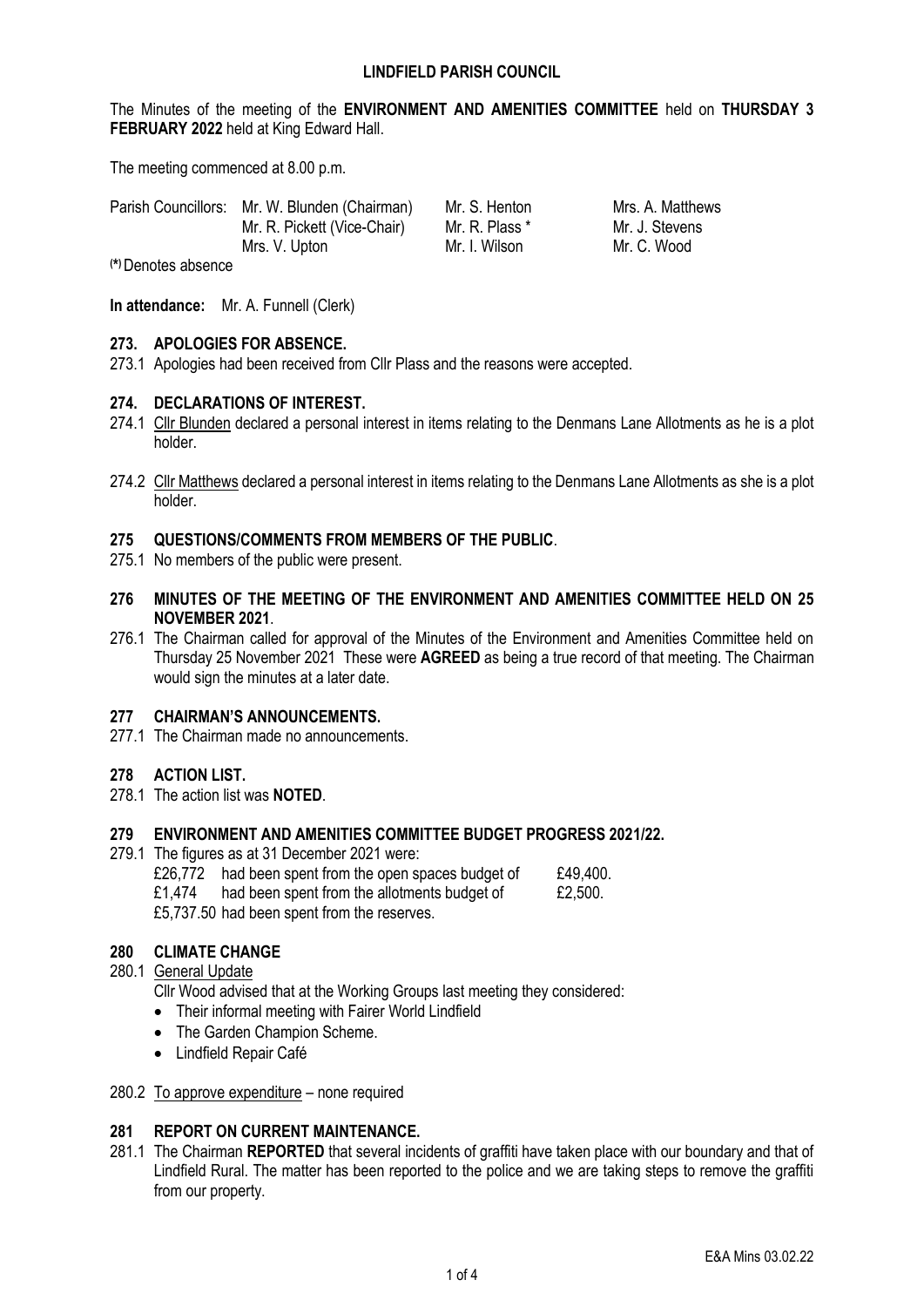# **LINDFIELD PARISH COUNCIL**

In addition, nuisance stickers had been put on street furniture in both Lindfield and Lindfield Rural. Our office has been in regular communication with our colleagues at Lindfield Rural regarding these issues.

## **282 DENMANS LANE PUBLIC TOILETS**

261.1 General Update – It was reported that As stated above the toilets have been targeted by graffiti. In addition, we believe that someone has attempted to damage the door seals.

The electric meter in the service area will soon be switched to a smart meter.

261.2 Tree Issue - It was was reported that The tree beside the public toilets is causing pavement heave. The Village Orderly has removed some excess soil from underneath the disabled toilet door which now allows unrestricted access. We are seeking advice on the best way forward with this issue. It may require the tree to be removed

#### **283 DENMANS LANE ALLOTMENTS**

- 283.1 General update Following reports of rats on the allotments, traps have been deployed.
- 283.2 To consider amended terms and conditions and plot rates for 2023/24. Members will have received a report regarding the following:
	- Introducing a waiting list document setting our eligibility.
	- changes to terms and conditions for the allotment for 1st April 2022 onwards.
	- Plot rates for 2023/24
	- Consideration to introduce deposits for new allotments.

Cllr Blunden suggested that the offer for the plot be valid for 14 days. The clerk clarified a query regarding the burning of waste.

It was **AGREED** to approve the recommended additions to the tenancy agreements with one minor amendment that the validity of a plot offer is increased from 7 to 14 days.

It was **AGREED** to implement a waiting list document that set outs the criteria.

It was **AGREED** to introduce an allotment deposit scheme. The deposit would be £50.

It was **AGREED** that the plot rates for 2023/24 would be £5.50 per rod.

Note: Cllrs Blunden & Matthews did not take but the voting regard plot rates for 2023/24.

#### 283.3 Approval for expenditure relating to tree work & removal of waste

Members received a report regarding expenditure required on the allotments for the following:

- Tree maintenance
- Removal of waste

#### It was **AGREED** to:

- i) Authorise expenditure of up to £2,000 for tree work and seek a contribution from the neighbouring property.
- ii) Authorise expenditure of up to £500 to remove the various brambles and branches from the site.

### **284 LINDFIELD IN BLOOM**

284.1 Cllr Stevens advised that the group were due to hold a meeting in March.

#### **285 WILDERNESS FIELD**

- 285.1 General Update The Village Orderly has been carrying out routine maintenance on the site. This has included:
	- Keeping gates clear of brambles
	- Litter picking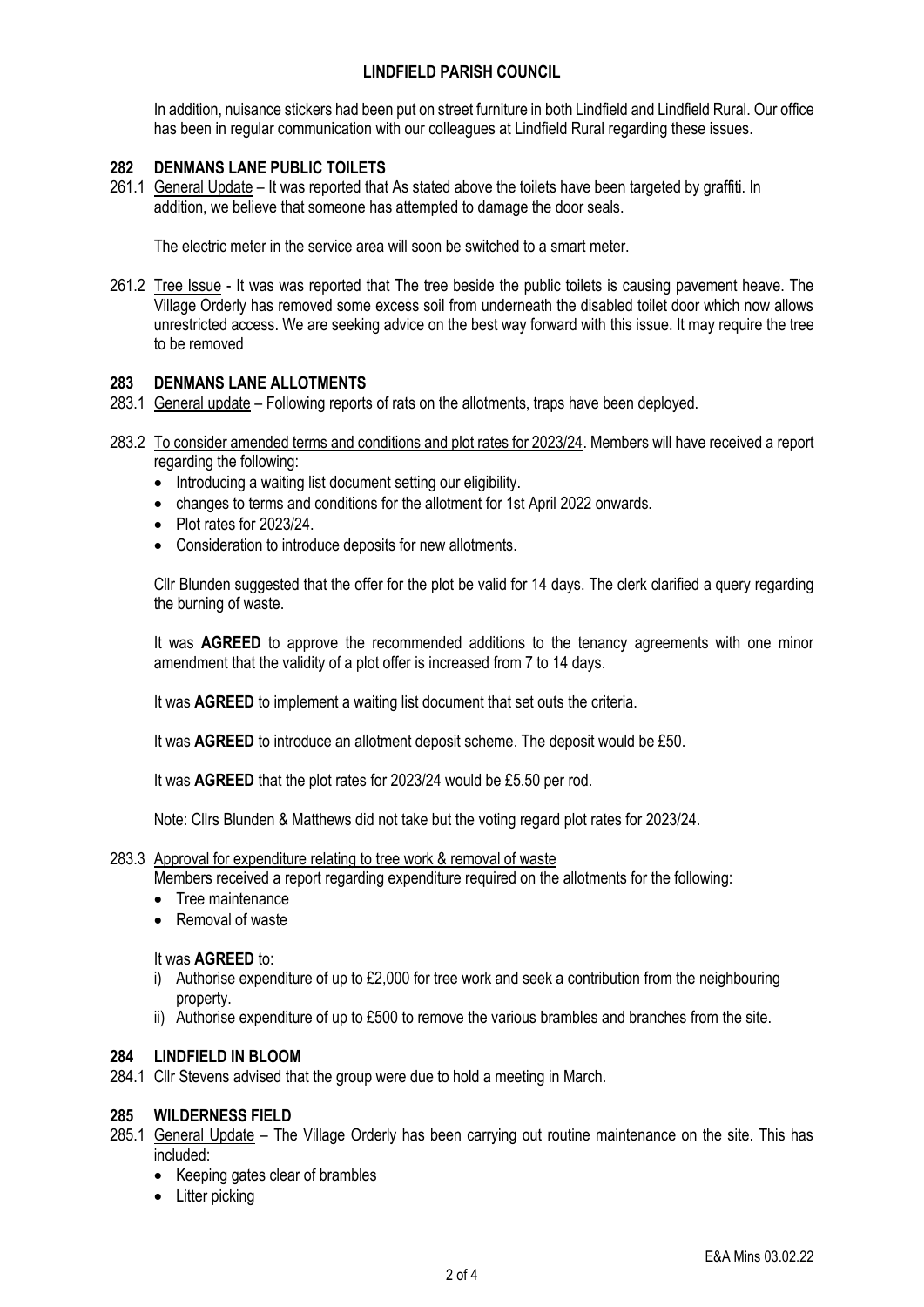# **LINDFIELD PARISH COUNCIL**

285.2 Grass Cutting - The Clerk will be obtaining quotes for this year's grass cutting. It is proposed, as recommended by a local ecologist, that half of the field be cut in June and then the remaining section be cut in September. This scheme will help promote the growth of native wildflowers.

# **286 VILLAGE ORDERLY – APPROVAL OF EXPENDITURE**

286.1 Members were advised that a new cable is needed for the battery backpack. In addition, the hedge cutter is not working and will need repairing or replacing. Members are asked that the Clerk be authorised to use the debit card up to the balance of the remaining village orderly budget to repair and replace equipment as required.

It was **AGREED** to authorise the use of the remaining Village Orderly equipment budget balance to obtain the replacement part for the backpack and also for repair/replacement of the hedge cutter.

### **287 THE QUEEN'S PLATINUM JUBILEE 2022**

287.1 Members were updated that Arrangements are being made for the beacon lighting event on the 2<sup>nd</sup> of June. In addition, we will be looking at purchasing and installing bunting on a short stretch of the High Street for the Jubilee.

The Chairman asked that members belonging to other groups in the village advise if they are aware of any events being organised for the Jubilee so that this could be publicised.

#### **288 SPRING CLEAN 2022**

288.1 The Chairman reminded members that the Spring Clean this year will take place on 9th April.

It was **AGREED** to delegate to the Clerk, in conjunction with the Committee Chairman, authorisation to make all the necessary arrangements. Expenditure of up to £400 was authorised to promote the event.

# **289 LINDFIELD POND – TO CONFIRM RESPONSE TO MSDC MANAGEMENT PLAN.**

289.1 Members had received a copy of the proposed MSDC Management Plan 2022-31. A suggestion reply had been prepared by the Clerk with input from the Deputy Clerk. Members were pleased to see that the Management Plan has a schedule of works with specific dates.

It was **AGREED** to submit the suggested response to MSDC.

### **290 LINDFIELD WAR MEMORIAL.**

290.1 The Chairman advised that with the successful cleaning of the Lindfield War Memorial it was now time to consider whether to apply for it to be listed. Research would be undertaken on this issue alongside liaising with the All Saints Church. Once this had been undertaken a report would be presented at Committee for members to consider.

### **291 HERITAGE TRAIL**

291.1 The Chairman advised no further update had been received from Lindfield Preservation Society.

#### **292 FESTIVE LIGHTING**

292.1 The Chairman advised that the Clerk had recently met with a representative from our lighting contractors and that we were now awaiting their proposal

### **293 POLICIES – TO CONSIDER UPDATED TREE POLICY**

293.1 Members had received an updated draft of the tree management policy. The policy included amendments relating to areas the council has tree stock, reasons for carrying out work and planting replacement trees.

It was **AGREED** to approve and implement the updated Tree Policy.

#### **294 RISK MANAGEMENT**

294.1 Members had been provided with a new risk assessment for the allotments. The risk assessment combined two existing separate documents (allotments physical and allotments administration).